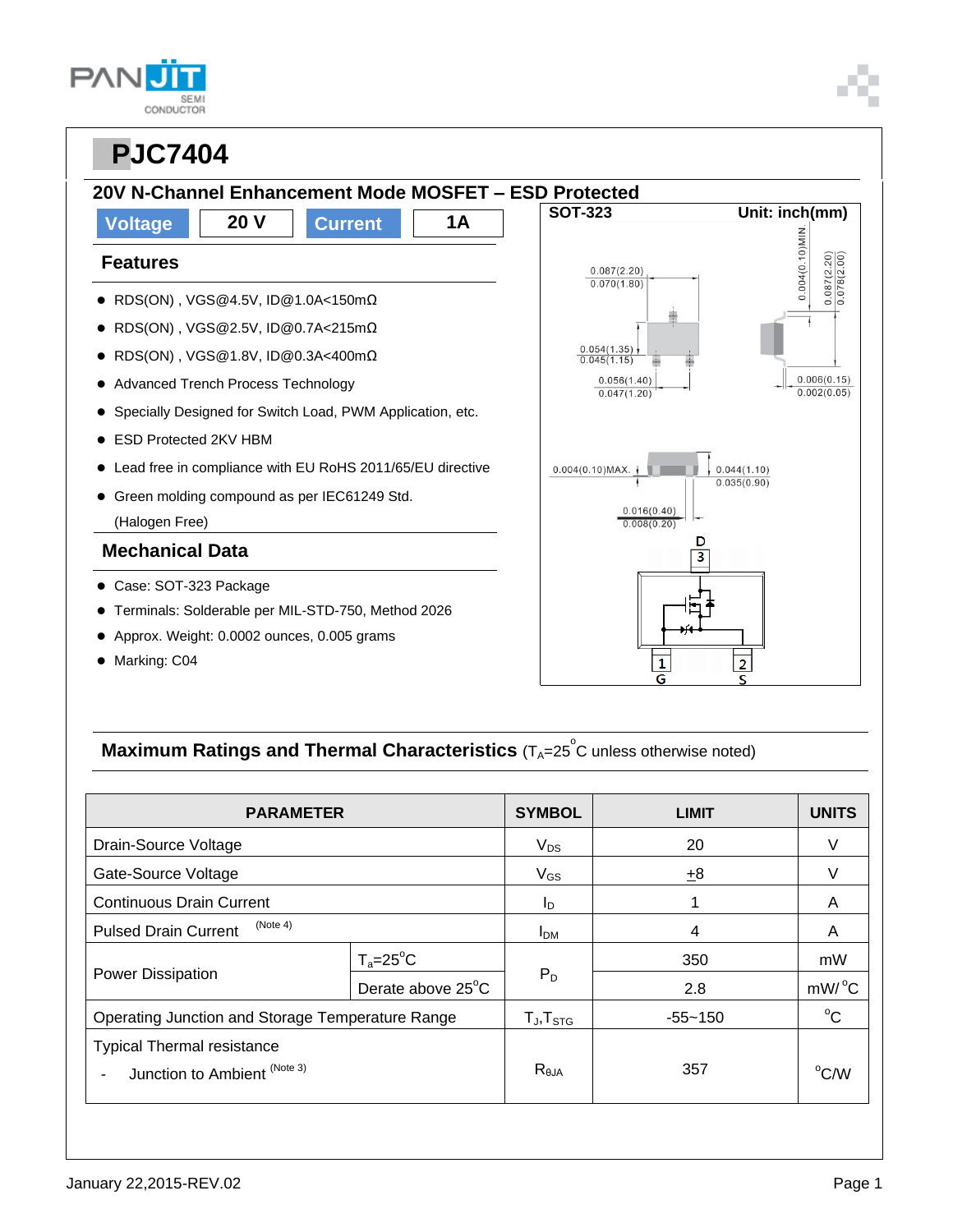

#### **Electrical Characteristics** (T<sub>A</sub>=25<sup>°</sup>C unless otherwise noted)

| <b>PARAMETER</b>                 | <b>SYMBOL</b>            | <b>TEST CONDITION</b>                                                            | MIN.                     | TYP.           | MAX.                     | <b>UNITS</b> |
|----------------------------------|--------------------------|----------------------------------------------------------------------------------|--------------------------|----------------|--------------------------|--------------|
| <b>Static</b>                    |                          |                                                                                  |                          |                |                          |              |
| Drain-Source Breakdown Voltage   | <b>BV</b> <sub>DSS</sub> | $V_{GS}=$ 0V, $I_D=$ 250uA                                                       | 20                       | $\overline{a}$ | $\overline{a}$           | $\vee$       |
| <b>Gate Threshold Voltage</b>    | $V_{GS(th)}$             | $V_{DS} = V_{GS}$ , I <sub>D</sub> =250uA                                        | 0.5                      | 0.8            | 1.0                      | $\vee$       |
| Drain-Source On-State Resistance |                          | $V_{GS} = 4.5V, I_D = 1A$                                                        | $\overline{\phantom{0}}$ | 114            | 150                      |              |
|                                  | $R_{DS(on)}$             | $V_{GS} = 2.5V$ , $I_D = 0.7A$                                                   | $\blacksquare$           | 160            | 215                      | $m\Omega$    |
|                                  |                          | $V_{GS}$ =1.8V, $I_D$ =0.3A                                                      | $\blacksquare$           | 280            | 400                      |              |
| Zero Gate Voltage Drain Current  | $I_{DSS}$                | $V_{DS}$ =20V, $V_{GS}$ =0V                                                      | $\blacksquare$           | 0.01           | 1                        | uA           |
| Gate-Source Leakage Current      | $I_{GSS}$                | $V_{GS} = +8V$ , $V_{DS} = 0V$                                                   | $\overline{\phantom{a}}$ | $+2$           | $+10$                    | uA           |
| <b>Dynamic</b>                   |                          |                                                                                  |                          |                |                          |              |
| <b>Total Gate Charge</b>         | $Q_q$                    | $V_{DS} = 10V$ , $I_D = 1A$ ,<br>$V_{GS} = 4.5V$ (Note 1,2)                      |                          | 1.6            | $\overline{\phantom{a}}$ | nC           |
| Gate-Source Charge               | $\mathsf{Q}_{\text{gs}}$ |                                                                                  |                          | 0.3            |                          |              |
| Gate-Drain Charge                | $Q_{\text{qd}}$          |                                                                                  |                          | 0.41           | ä,                       |              |
| Input Capacitance                | Ciss                     |                                                                                  |                          | 92             | $\overline{a}$           | pF           |
| <b>Output Capacitance</b>        | Coss                     | $V_{DS}$ =10V, $V_{GS}$ =0V,<br>$f=1.0$ MHZ                                      | $\blacksquare$           | 25             | $\blacksquare$           |              |
| Reverse Transfer Capacitance     | Crss                     |                                                                                  | $\blacksquare$           | 9.1            | $\blacksquare$           |              |
| Switching                        |                          |                                                                                  |                          |                |                          |              |
| Turn-On Delay Time               | $td_{(on)}$              |                                                                                  | $\blacksquare$           | 5.8            | $\blacksquare$           |              |
| Turn-On Rise Time                | tr                       | $V_{DD} = 10V$ , $I_D = 1A$ ,<br>$V_{GS} = 4.5V$ ,<br>$R_G = 6\Omega$ (Note 1,2) |                          | 25.7           |                          |              |
| Turn-Off Delay Time              | $td_{(off)}$             |                                                                                  | $\blacksquare$           | 41             | ä,                       | ns           |
| <b>Turn-Off Fall Time</b>        | tf                       |                                                                                  |                          | 31             | $\blacksquare$           |              |
| <b>Drain-Source Diode</b>        |                          |                                                                                  |                          |                |                          |              |
| Maximum Continuous Drain-Source  |                          |                                                                                  |                          |                |                          |              |
| <b>Diode Forward Current</b>     | $I_{\rm S}$              |                                                                                  |                          |                | 1                        | A            |
| Diode Forward Voltage            | $V_{SD}$                 | $IS=1A, VGS=0V$                                                                  |                          | 0.85           | 1.2                      | $\vee$       |

NOTES :

- 1. Pulse width<300us, Duty cycle<2%.
- 2. Essentially independent of operating temperature typical characteristics.
- 3. ROJA is the sum of the junction-to-case and case-to-ambient thermal resistance where the case thermal reference is defined as the solder mounting surface of the drain pins mounted on a 1 inch FR-4 with 2oz. square pad of copper.
- 4. The maximum current rating is package limited.

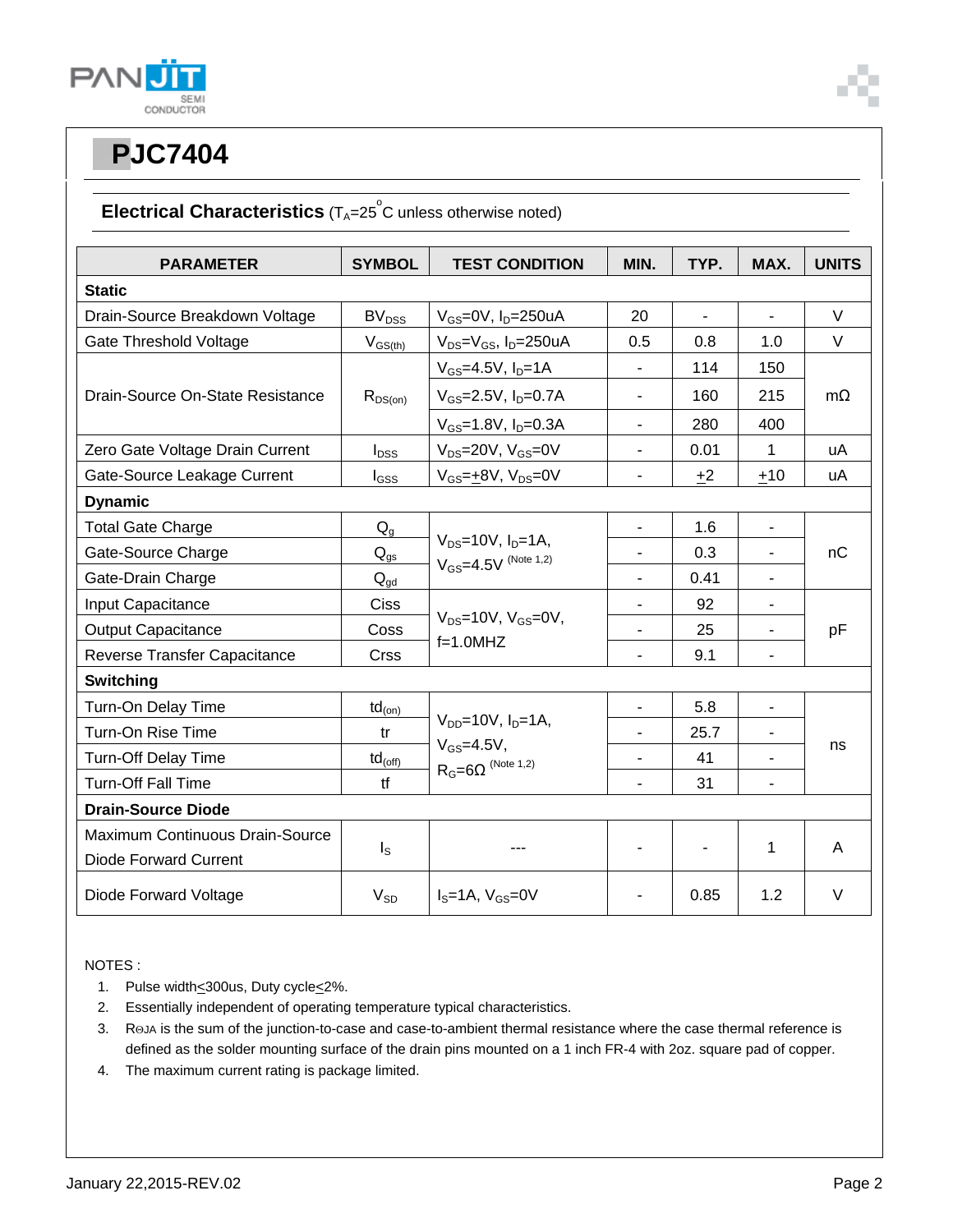

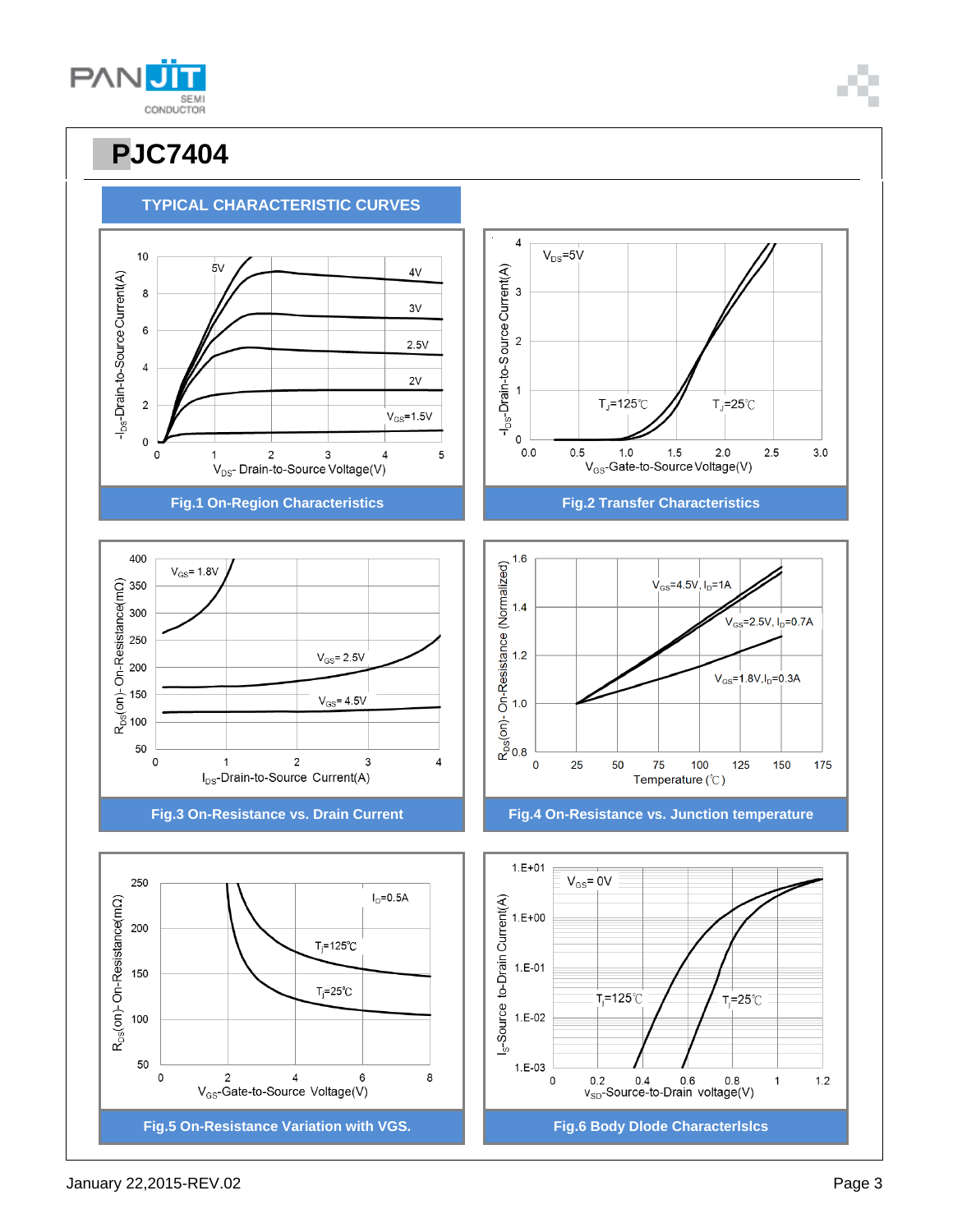

**TYPICAL CHARACTERISTIC CURVES**



**Fig.9 Capacitance vs. Drain-Source Voltage.**

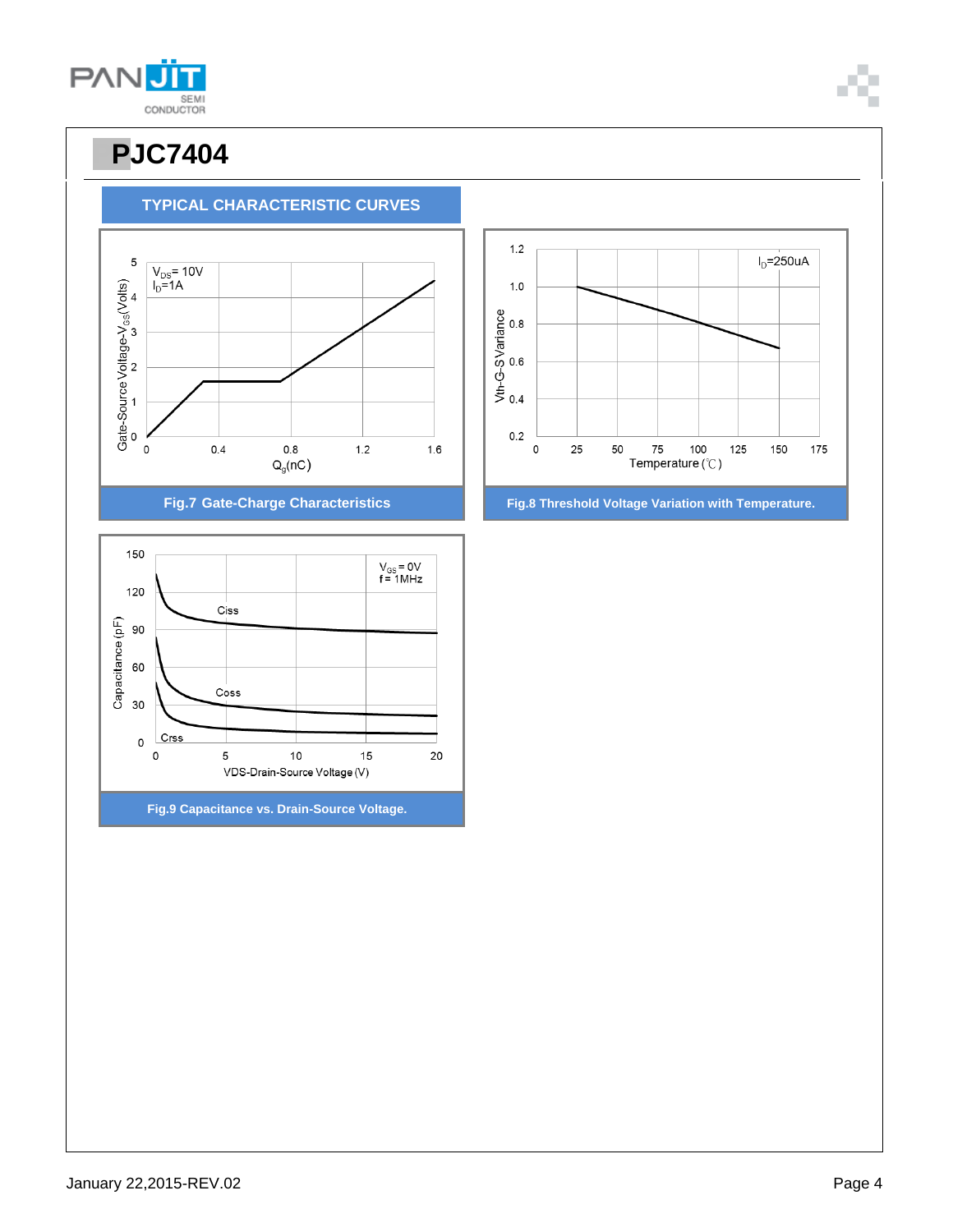



#### **PART NO PACKING CODE VERSION**

| <b>Part No Packing Code</b> | Package Type | <b>Packing type</b> | <b>Marking</b>  | <b>Version</b> |
|-----------------------------|--------------|---------------------|-----------------|----------------|
| PJC7404 R1 00001            | SOT-323      | 3K pcs / 7" reel    | CO <sub>4</sub> | Halogen free   |
| PJC7404_R2_00001            | SOT-323      | 12K pcs / 13" reel  | CO <sub>4</sub> | Halogen free   |

#### **MOUNTING PAD LAYOUT**